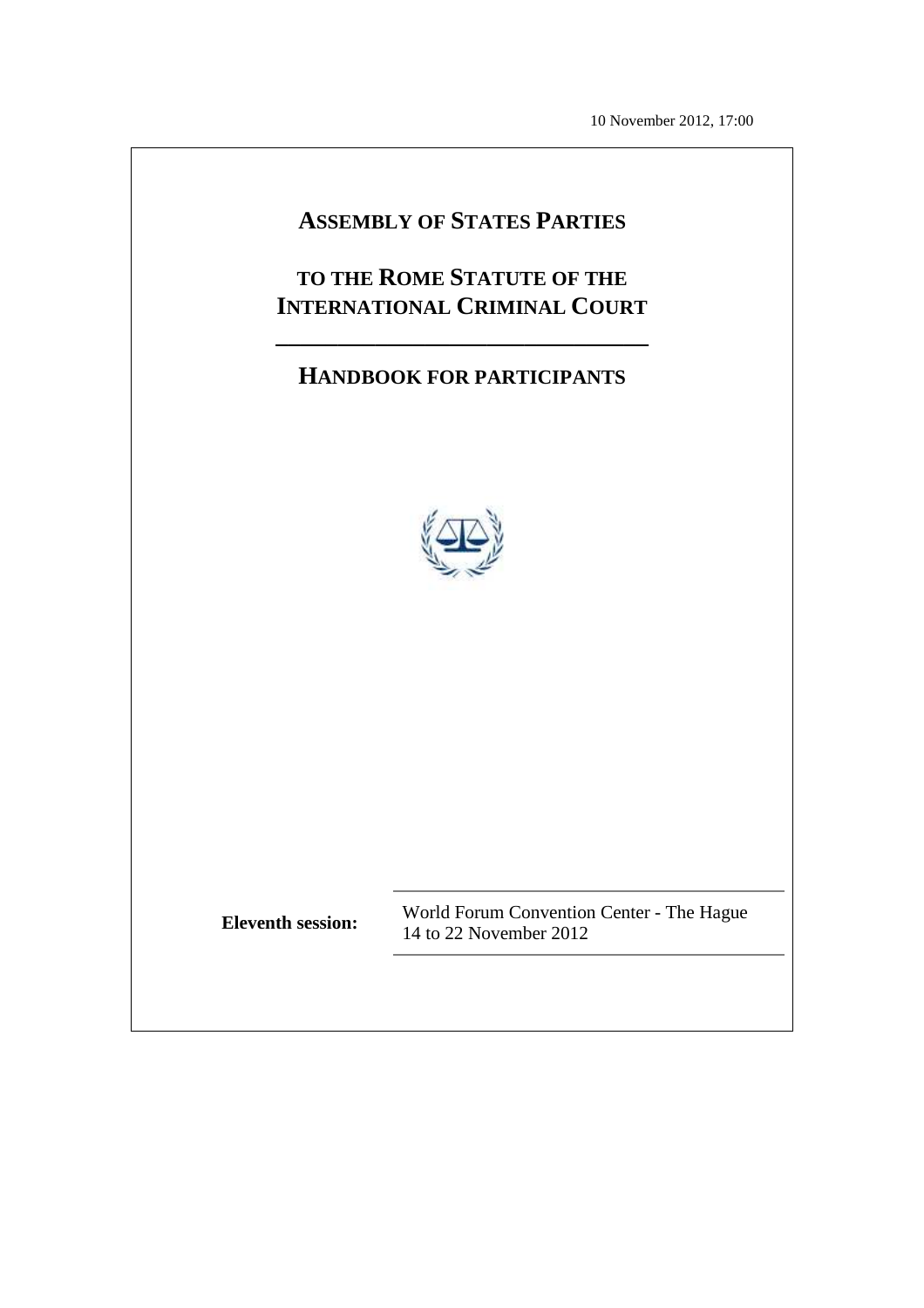## **CONTENTS**

| PAGE                    |                                                              |
|-------------------------|--------------------------------------------------------------|
| $\mathbf{1}$            | <b>Introduction</b>                                          |
| 1                       | <b>Venue and dates</b>                                       |
| $\mathbf{1}$            | <b>Opening of the session</b>                                |
| $\mathbf{1}$            | On-line addresses for: Rules of Procedure; ASP documentation |
| $\mathbf{1}$            | <b>Checklist for States</b>                                  |
| $\boldsymbol{2}$        | <b>Registration</b>                                          |
| $\overline{\mathbf{3}}$ | <b>Credentials</b>                                           |
| 3 <sup>1</sup>          | <b>Notifications</b>                                         |
| 4                       | <b>Participants</b>                                          |
| 5                       | <b>Media</b>                                                 |
| 6                       | List of participants                                         |
| 6                       | <b>Journal</b>                                               |
| 6                       | Languages                                                    |
| 6                       | <b>Seating arrangements</b>                                  |
| 6                       | <b>Meetings</b>                                              |
| 6                       | <b>Decision-making</b>                                       |
| 7 <sup>1</sup>          | <b>Elections</b>                                             |
| 7                       | <b>General debate</b>                                        |
| 7                       | <b>Plenary discussions</b>                                   |
| 8                       | <b>Statements</b>                                            |
| 9                       | <b>Distribution of official documents</b>                    |
| 9                       | <b>Booking of meeting rooms</b>                              |
| 9                       | Security & safety                                            |
| 9                       | <b>Emergency and medical services</b>                        |
| 10                      | <b>Social events</b>                                         |
| 10                      | <b>Hotels</b>                                                |
| 10                      | Catering                                                     |
| 10                      | <b>Telephone and internet facilities</b>                     |
| 10                      | <b>Parking</b>                                               |
| 10                      | <b>Taxis</b>                                                 |
| 11                      | <b>Public transportation</b>                                 |
| 11                      | <b>Banking and currency exchange</b>                         |
| 11                      | <b>Shops</b>                                                 |
| 11                      | <b>Cloakroom</b>                                             |
| 12                      | <b>Contact information</b>                                   |
| 13                      | <b>Annex I: List of States Parties as of 1 October 2012</b>  |
|                         |                                                              |
|                         |                                                              |
|                         |                                                              |
|                         |                                                              |
|                         |                                                              |
|                         |                                                              |
|                         |                                                              |
|                         |                                                              |
|                         |                                                              |
|                         |                                                              |
|                         |                                                              |

Prepared by the Secretariat of the Assembly of States Parties, October 2012.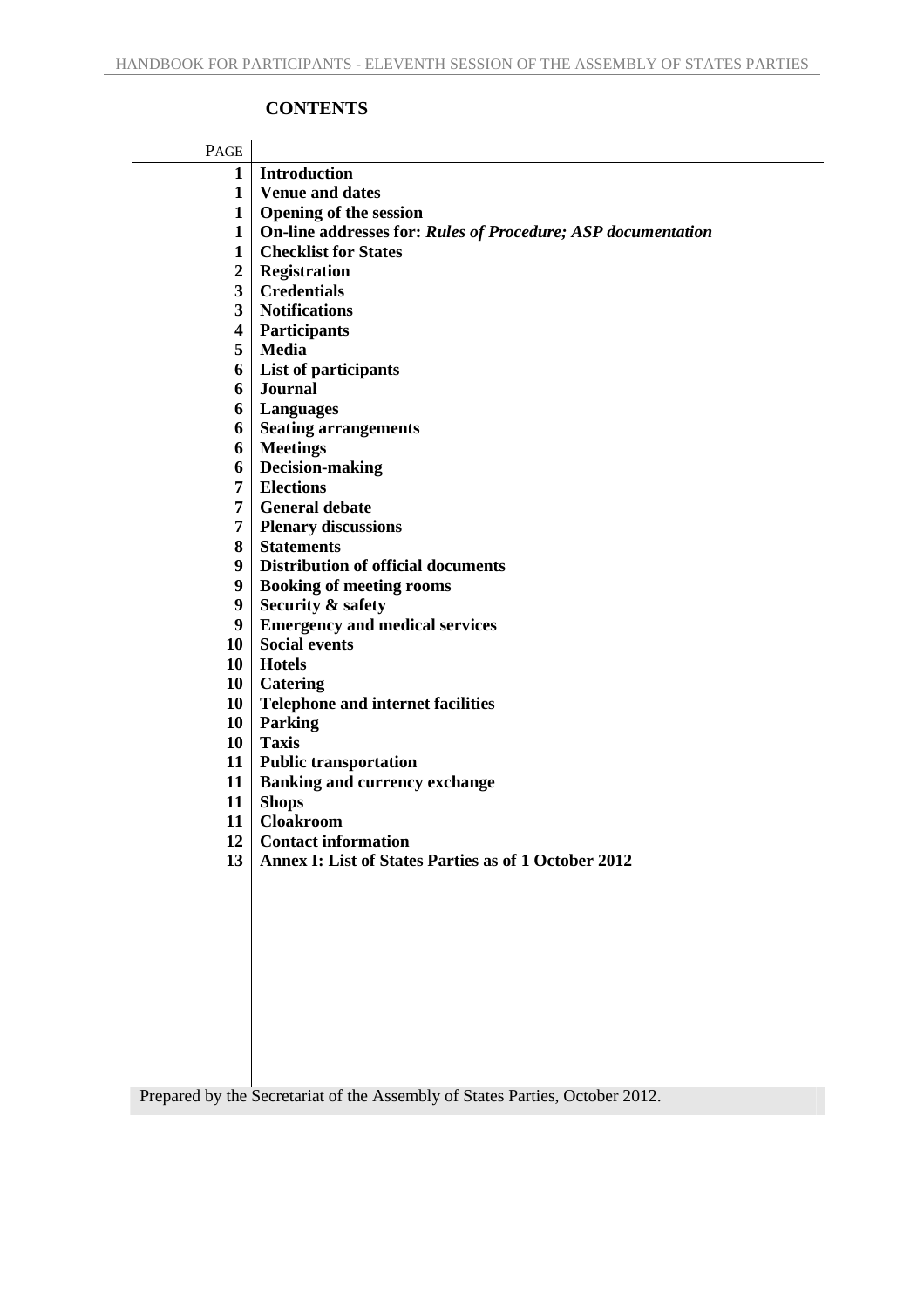#### **INTRODUCTION**

At its ninth meeting, on 21 December 2011, the Assembly of States Parties to the Rome Statute of the International Criminal Court (the Assembly) decided to convene its eleventh session in The Hague in November 2012. The eleventh session will be held in The Hague from 14 to 22 November 2012.

Invitations to the eleventh session of the Assembly were sent to States and other entities in April 2012 (Note verbale ICC-ASP/11/S/01).

The Assembly has a Bureau consisting of the President, two Vice-Presidents and 18 members elected by the Assembly from among the representatives of the States Parties for three-year terms. At the beginning of the tenth session, the Assembly elected H. E. Ms. Tiina Intelmann (Estonia) to serve as President for the period 2012-2015.

#### **VENUE AND DATES**

The eleventh session of the Assembly will be held from 14 to 22 November 2012 in the World Forum Convention Center (WFCC), Churchillplein 10, The Hague (Den Haag), the **Netherlands** 

## **OPENING OF THE SESSION**

The official opening of the eleventh session will take place in the World Forum Theater at the World Forum Convention Center on 14 November 2012 at 15:00 hours. Participants are requested to be seated in the World Forum Theater by 14:45 hours.

Eleventh session documentation, including the *Rules of Procedure of the Assembly of States Parties* can be found online at:

**http://www.icc-cpi.int/Menus/ASP/Sessions/Documentation/11th+Session/** 

#### **CHECKLIST FOR STATES:**

- 1) Register each participant by using the registration form
- 2) States Parties: Submit credentials to the Secretariat of the Assembly of States Parties
- 3) Observer States: Submit a notification to the Secretariat of the Assembly of States Parties with the names of participants

*For more details and sample credentials letter/notification letter, see page 3 below*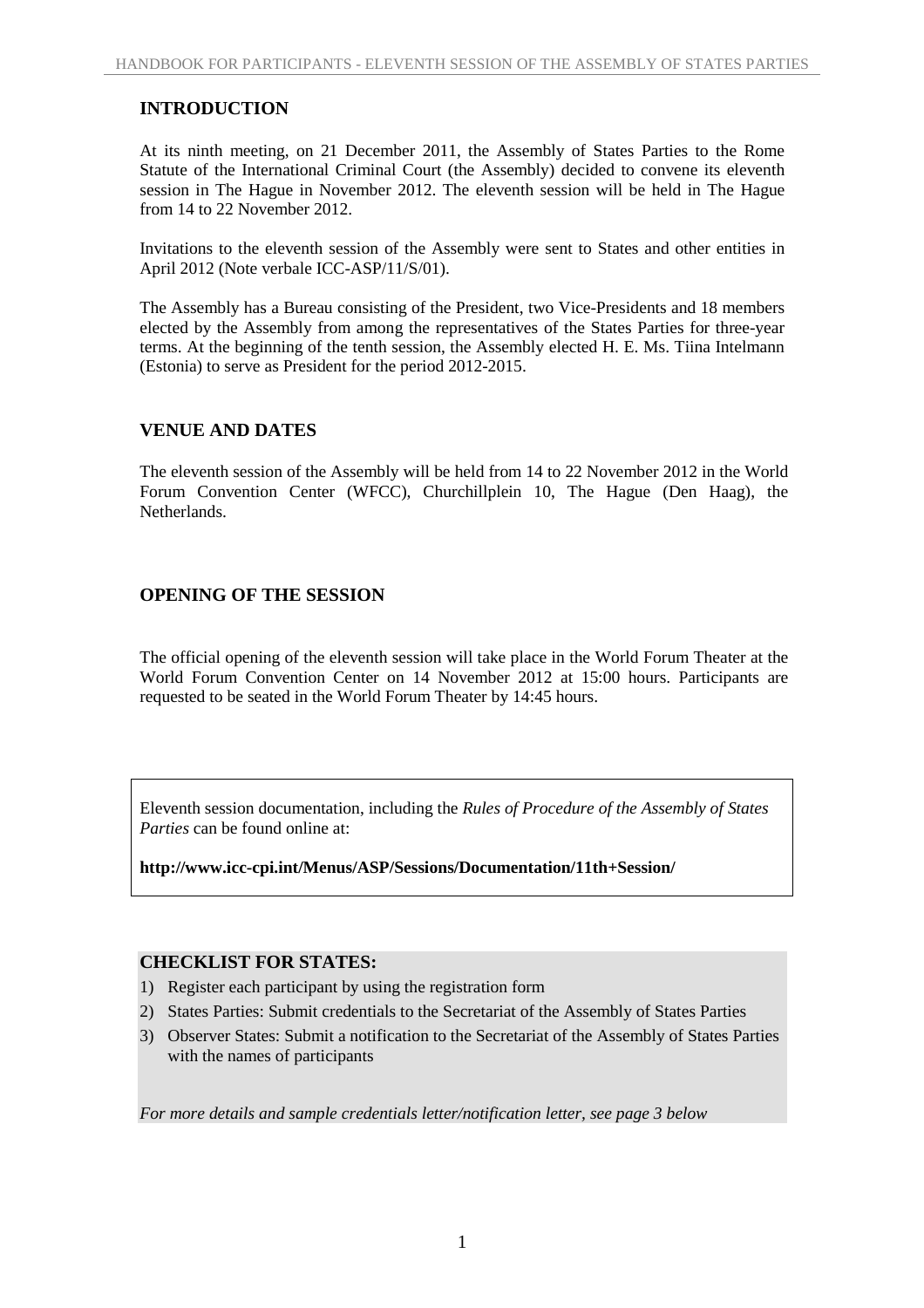## **REGISTRATION**

All States participants are advised that they will be admitted to the conference only upon presentation of a Conference pass. Registration forms were distributed to States and observers by mail and are available on the Court's website.

NGOs wishing to attend the eleventh session must submit a written request naming each of its representatives on official letterhead to the ASP Secretariat or to the Coalition for the International Criminal Court (CICC) by 24 October 2012. NGO representatives will have to present the letter issued by the ASP Secretariat, confirming their eligibility to attend the eleventh session, to the registration desk to obtain a Conference pass.

The on-site registration of participants will start at the World Forum Convention Center on Tuesday, 13 November from [11:00 to 20:00] hours and from 14 to 22 November from [8:00 to 16:00] hours except Sunday 18 November. Conference passes will be issued upon presentation of valid identification, preferably a passport.

Delegates who have submitted the registration forms by Friday, 9 November, 18:00 (CET) can collect their badges (and for the rest of the delegation not based in The Hague) as of Tuesday, 13 November, as of 09:00 at the registration desk at the World Forum Convention Centre.

The Hague based delegates of States Parties who are in possession of an ICC badge, do not need to submit a registration form, as they can access the premises with the ICC badge.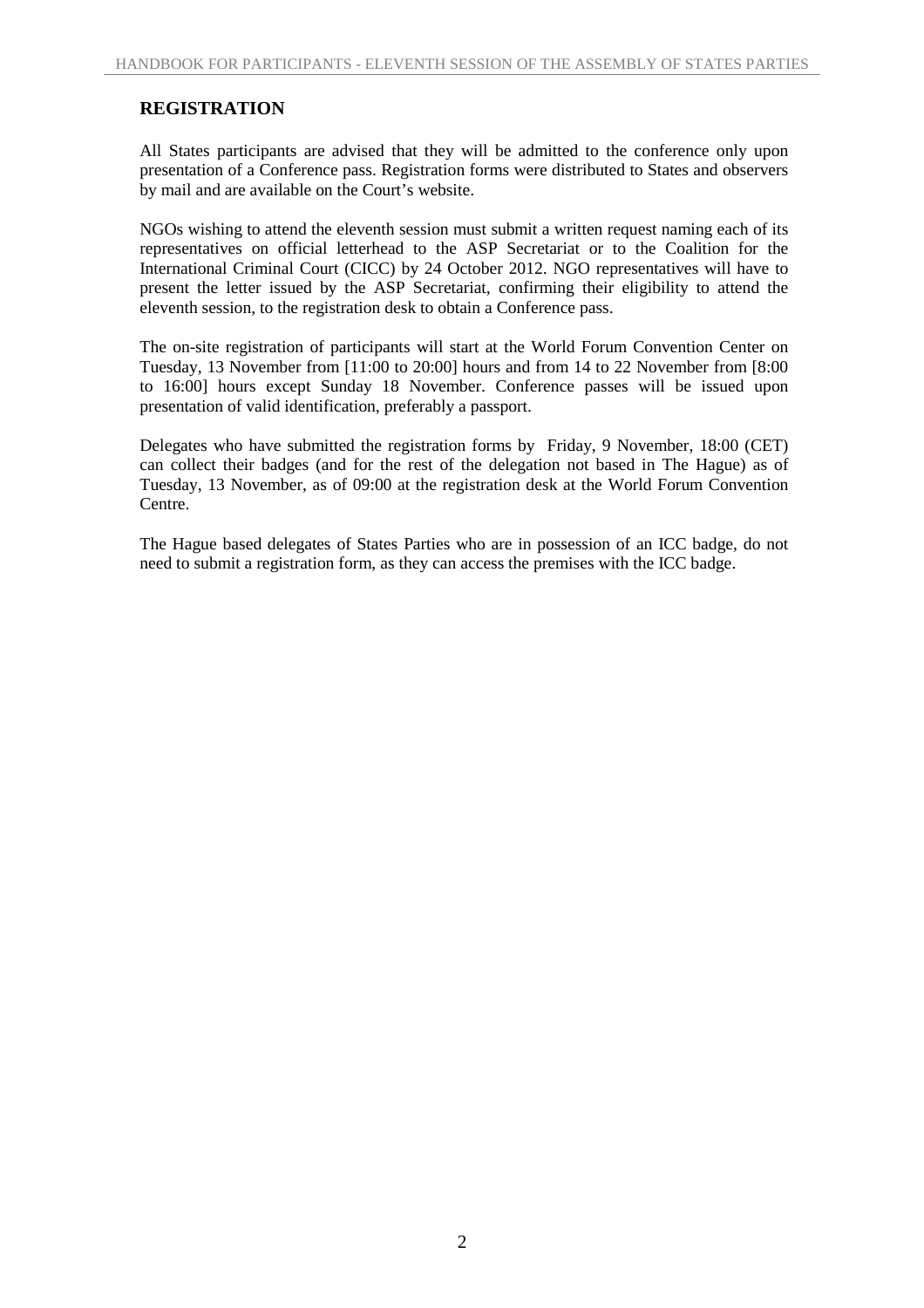#### **Credentials of States Parties**

Pursuant to Rule 24 of the *Rules of Procedure of the Assembly of States Parties*, the credentials of representatives of States Parties and the names of alternates and advisers shall be submitted to the Secretariat if possible not later than 24h after the opening of the session. The credentials shall be issued by the Head of State or Government or by the Minister of Foreign Affairs or by a person authorized by either of them.

Rule 26: Pending a decision of the Assembly upon their credentials, representatives of States Parties shall be entitled to participate provisionally in the Assembly.

#### **SAMPLE OF CREDENTIALS LETTER FOR STATES PARTIES**

#### [**OFFICIAL LETTERHEAD**]

#### *Address to Secretariat of the Assembly*

Whereas [*name of State Party*] desires to be represented at the eleventh session of the Assembly of States Parties to the Rome Statute of the International Criminal Court to be held in The Hague, from 14 to 22 November 2012,

Now therefore we *[Head of State or Government or Minister of Foreign Affairs or person authorized by either]* have appointed the following participants to represent [*name of State Party*] to the eleventh session of the Assembly of States Parties to the Rome Statute of the International Criminal Court:

Eleventh session in The Hague:

| Representative (one): | [name and title]         |
|-----------------------|--------------------------|
| $Alternate(s)$ :      | $[name(s)$ and title(s)] |
| $\text{Adviser}(s)$ : | $[name(s)$ and title(s)] |

The representative has full powers to act and take decisions on behalf of the Government of [*name of State Party*]

**[**CERTIFIED WITH SIGNATURE AND SEAL**]**

## **CREDENTIALS** NOTIFICATIONS

**Notifications from Observer States** 

Pursuant to Rule 28 of the *Rules of Procedure of the Assembly of States Parties*, regarding notification of participation of representatives of Observer States, the names of designated representatives of Observer States and of alternates and advisers who accompany them shall be submitted to the Secretariat.

**States not having observer status** 

Pursuant to Rule 94 of the *Rules of Procedure of the Assembly of States Parties*, at the beginning of each session of the Assembly, the President may, subject to the approval of the Assembly, invite a given State which is not a party and does not have observer status to designate a representative to be present during the work of the Assembly.

**SAMPLE OF NOTIFICATION FROM OBSERVER STATES** 

#### [**OFFICIAL LETTERHEAD**]

The Embassy/Mission of *[name of State]* presents its compliments to the Secretariat of the Assembly of States Parties and has the honor to submit the composition of the *[name of State]* delegation to the eleventh session of the Assembly of States Parties to the Rome Statute of the International Criminal Court to be held in The Hague, from 14 to 22 November 2012,

| Eleventh session in The Hague: |  |  |  |  |
|--------------------------------|--|--|--|--|
| [name and title]               |  |  |  |  |
| $[name(s)$ and title(s)]       |  |  |  |  |
| $[name(s)$ and title(s)]       |  |  |  |  |
|                                |  |  |  |  |

The Embassy/Mission of [*name of State*] avails itself of this opportunity to renew to the Secretariat of the Assembly of States Parties the assurances of its highest consideration.

**[**CERTIFIED WITH SIGNATURE AND SEAL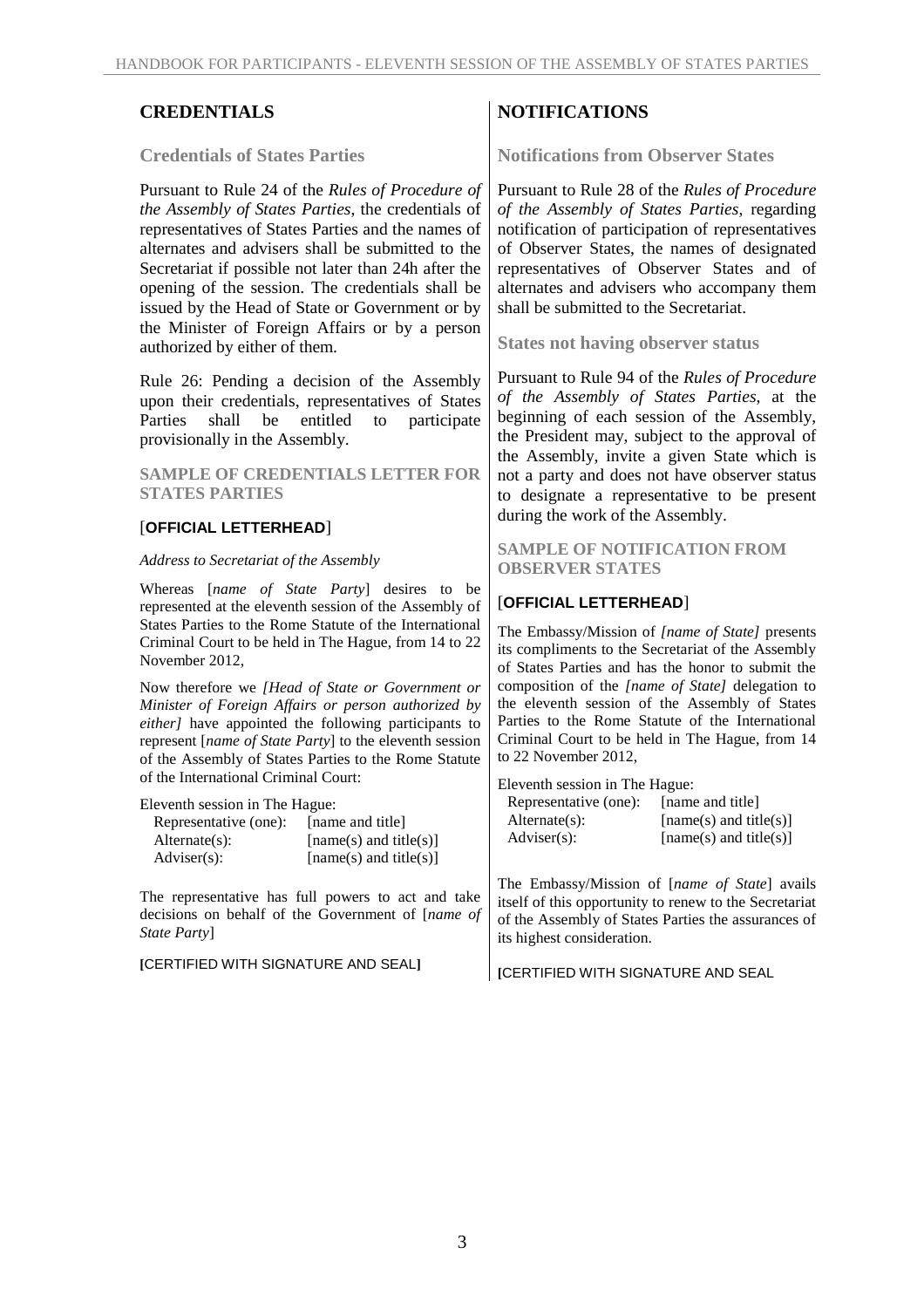## **PARTICIPANTS**

#### **STATES**

All States Parties to the Rome Statute are entitled to participate in the meeting and will have the right to request the inclusion of supplementary items on the agenda, deliver statements, and to vote. Other States which have signed the Statute or the Final Act are also invited to participate in the meeting as observers, without a right to vote. A State which is not a party and does not have observer status may be invited by the President subject to the approval of the Assembly.

Each State Party shall be represented by one representative, who may be accompanied by alternates and advisers. Each Observer State may be represented in the Assembly by one designated representative, who may be accompanied by alternates and advisers. The representative may designate an alternate or an adviser to act in his/her capacity.

#### **INTERGOVERNMENTAL ORGANIZATIONS AND OTHER ENTITIES**

Entities, (regional) intergovernmental organizations and other entities with a United Nations General Assembly (UNGA) standing invitation, as well as other international bodies who were invited to the Rome Conference, accredited to the Preparatory Commission or are invited by the Assembly, may participate as observers, without the right to vote. (See *Rules of Procedure*, Rule 92, for complete text).

#### **NON-GOVERNMENTAL ORGANIZATIONS (NGOS)**

NGOs invited to the Rome Conference in 1998, registered to the Preparatory Commission for the International Criminal Court, or having consultative status with ECOSOC whose activities are relevant to the activities of the Court, and other NGOs invited by the Assembly may attend under the conditions laid down in the Assembly's Rules of Procedure. (See *Rules of Procedure*, Rule 93, for complete text).

#### **INTERNATIONAL CRIMINAL COURT**

The President of the Court, the Prosecutor and the Registrar, or their representatives, may participate, as appropriate, in meetings of the Assembly and the Bureau in accordance with the provisions of the *Rules of Procedure* and may make oral or written statements and provide information on any question under consideration.

#### **UNITED NATIONS**

The United Nations has a standing invitation to participate, without the right to vote, in the work and deliberations of the Assembly. The Secretary-General of the UN, or his/her designated member of the UN Secretariat, may participate in the meetings of the Assembly and the Bureau. He/She may make oral or written statements concerning any question under consideration by the Assembly which pertains to United Nations activities and provide information as appropriate.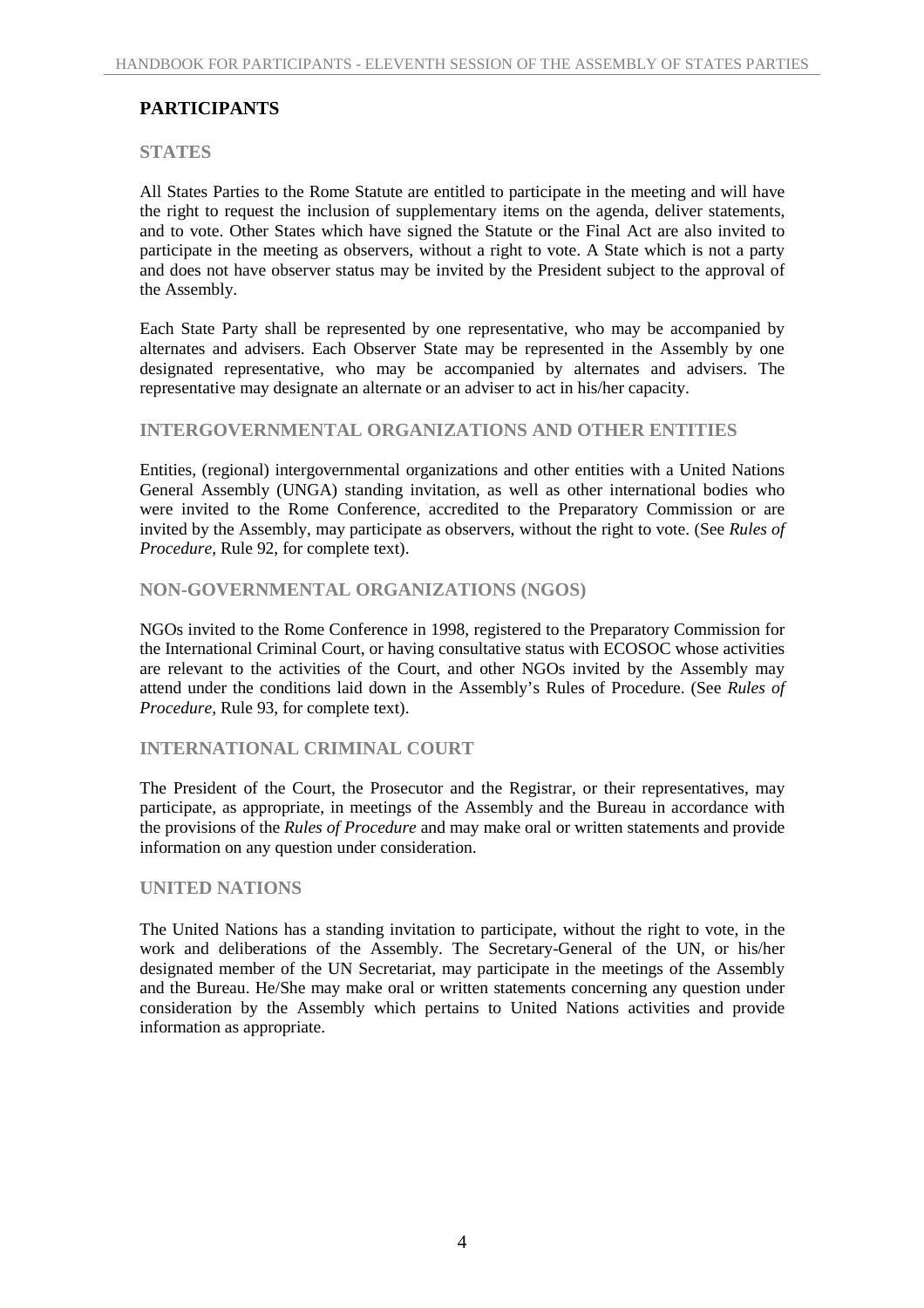## **MEDIA**

Journalists wishing to cover the session and related events must submit an **official letter of assignment** by fax to +31 (0)70 515 83 76 and the completed **accreditation form** (below) to the following e-mail address: asp@icc-cpi.int.

Journalists already accredited with the International Criminal Court do not need to submit the accreditation form nor the letter, but are kindly requested to confirm their participation via email to the following e-mail address: asp@icc-cpi.int.

The application period for accreditation starts on Monday 12 November and closes on Tuesday 20 November at 16:00 hours CET.

Press badges will be issued and handed out at the World Forum to journalists that have received accreditation upon presentation of a passport or a valid ID with photo. No admittance will be allowed to any of the scheduled events without prior accreditation.

Please note that there will be no press facilities available at the World Forum.

Film crews interested in filming inside the World Forum Convention Center where the Assembly is holding its session are kindly reminded that they should always liaise with the focal point from the Secretariat of the Assembly in order to obtain film authorization from the President of the Assembly, after which they would be escorted to the area reserved for that purpose. Any other requests for filming, particularly on the floor of the conference room where the Assembly is convening its session, should be cleared through the focal point from the Secretariat.

Audio/video recordings are permitted only during plenary meetings of the Assembly, which include elections sessions and general debate. There might be limitations on video/audio recording depending when the actual casting of the ballot will take place during the elections. If that is the case, film crews might be required to move to the part of the conference room from where the confidentiality of the vote would not compromised.

Further information about the eleventh session of the Assembly can be found on the website of the International Criminal Court at:

http://www.icc-cpi.int/Menus/ASP/Sessions/Documentation/11th+Session/.

For additional information please contact Mr. Pierluigi Brillante at +31 (0)70 515 9763 (office) or via e-mail at Pierluigi.Brillante@icc-cpi.int or, as of 14 November 2012, at +31 (0)644032664 (mobile).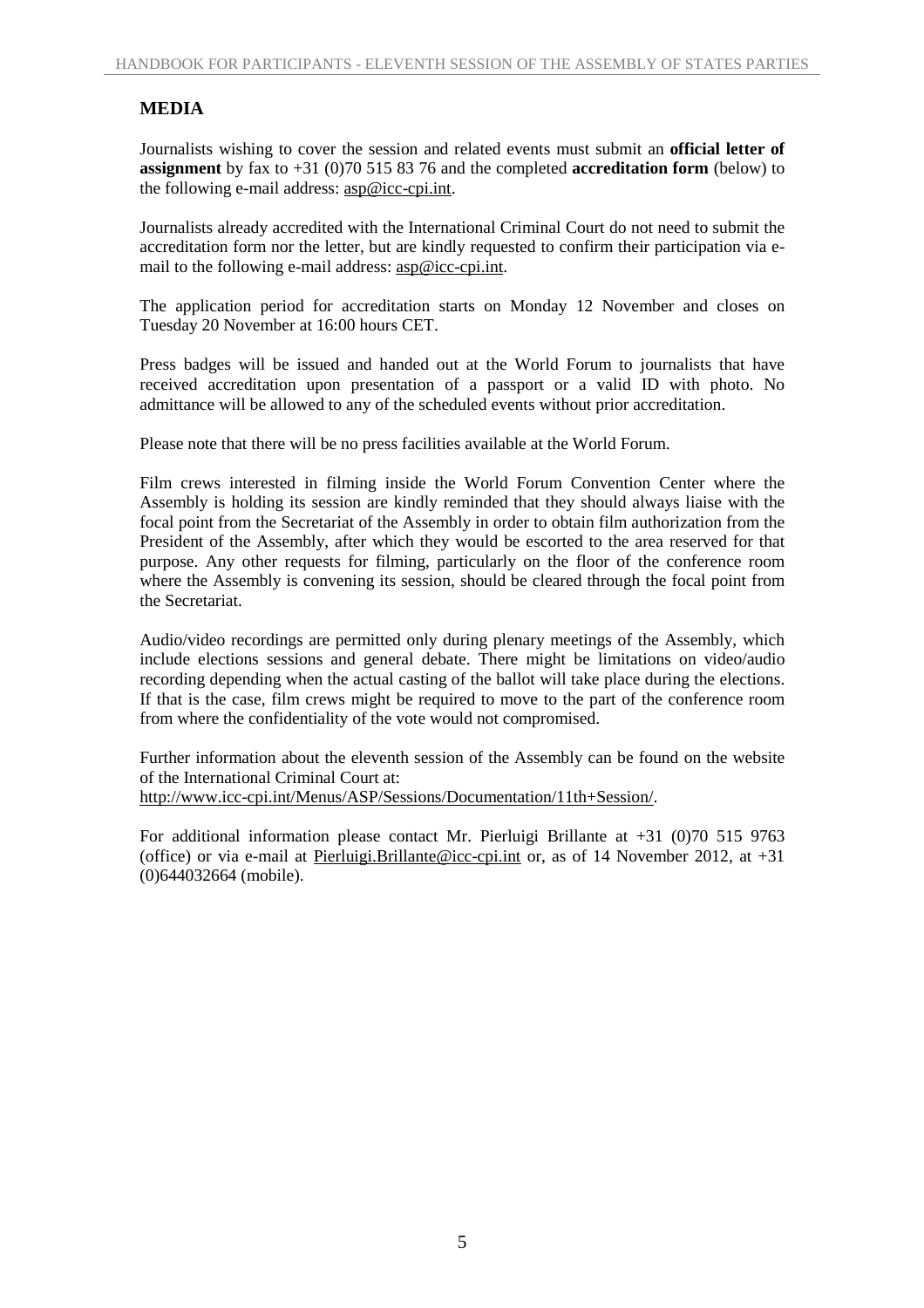## **LIST OF PARTICIPANTS**

A digital draft list of participants will be produced during the course of the eleventh session.

## **JOURNAL**

A daily programme of meetings, events, and announcements will be available on the LCD screen upon entering the Assembly of States Parties section of the World Forum Convention Center, as well as on the ICC web site on the following link: http://www.icccpi.int/Menus/ASP/Sessions/Documentation/11th+Session/ASP11\_Journals.htm.

## **LANGUAGES**

Arabic, Chinese, English, French, Russian and Spanish are the official languages, as well as the working languages, of the Assembly.

For the Plenary and the meetings of the Working Groups, simultaneous interpretation into Arabic, English, French, and Spanish will be provided.

## **SEATING ARRANGEMENTS**

States Parties will be seated in English alphabetical order, starting with the State drawn by lot (Denmark for the eleventh session). Four designated seats, two of which will be at a table, will be provided to each State Party. Observer States and invited States will be seated in alphabetical order behind the States Parties. International/Intergovernmental organizations, representatives from the Court, and NGOs will be seated in designated areas.

## **MEETINGS**

The meetings of the Assembly and of its subsidiary bodies with general membership shall be held in public, unless the Assembly decides that exceptional circumstances require that the meetings shall be held in private. As a general rule, meetings of the Bureau and of subsidiary bodies with limited membership shall be held in private, unless the body concerned decides otherwise.

The programme of the meetings will be included in the *ASP Journal*, which will be issued digitally on a daily basis and will specify conference rooms and times of meetings: http://www.icc-cpi.int/Menus/ASP/Sessions/Documentation/11th+Session/ASP11\_Journals.htm.

Unless otherwise indicated, morning meetings will be held from 10:00 to 13:00 hours; afternoon meetings from 15:00 to 18:00 hours.

## **DECISION-MAKING**

Every effort shall be made to reach decisions in the Assembly and in the Bureau by consensus. If consensus cannot be reached, decisions shall be taken by vote. Each State Party shall have one vote. Decisions on matters of substance must be approved by a two-thirds majority of States Parties present and voting. Decisions on matters of procedure shall be taken by a simple majority of States Parties present and voting. States Parties are reminded of article 112, paragraph 8, of the Rome Statute of the International Criminal Court which reads: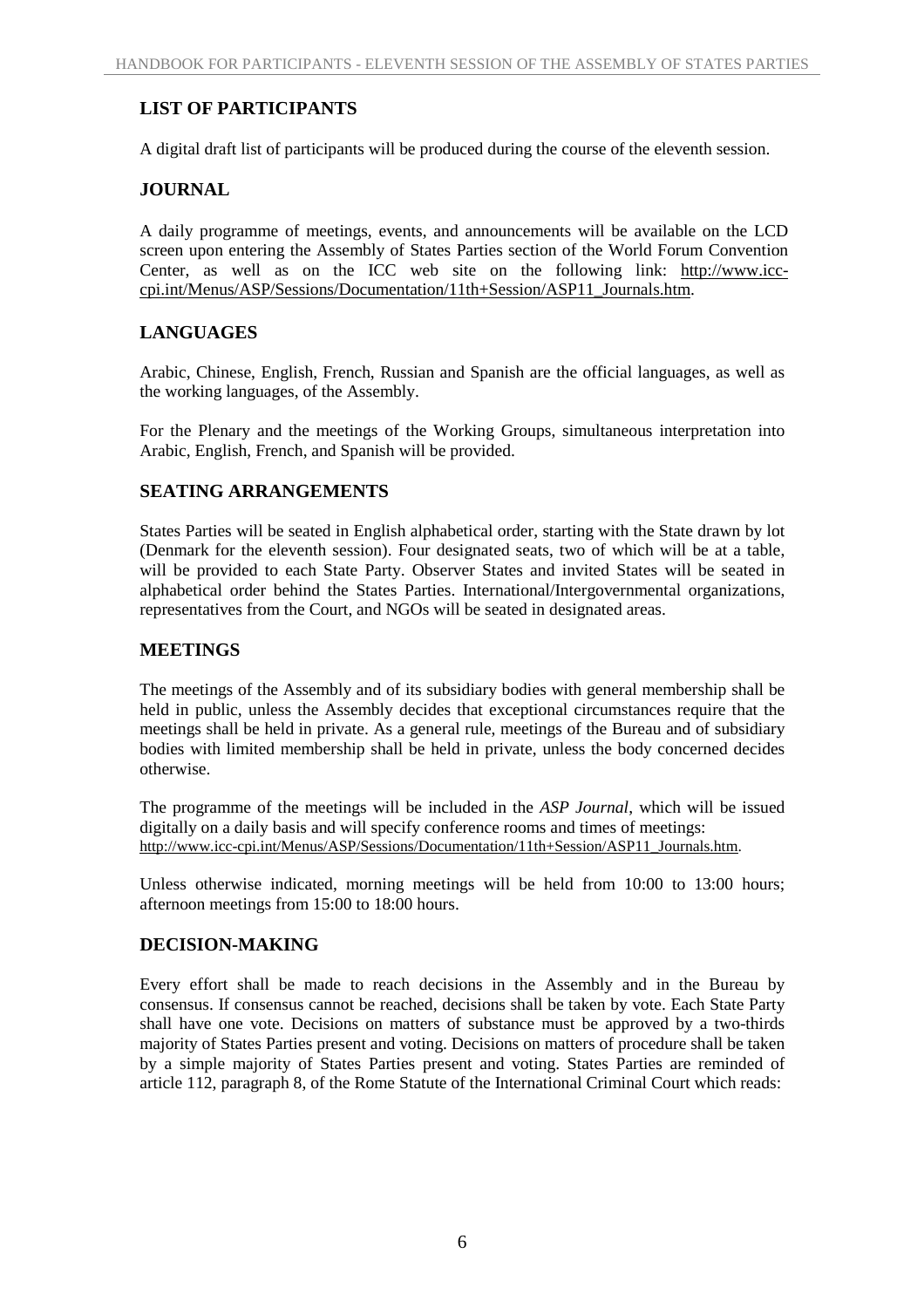"A State Party which is in arrears in the payment of its financial contributions towards the costs of the Court shall have no vote in the Assembly and in the Bureau if the amount of its arrears equals or exceeds the amount of the contributions due from it for the preceding two full years. The Assembly may, nevertheless, permit such a State Party to vote in the Assembly and in the Bureau if is satisfied that the failure to pay is due to conditions beyond the control of the State Party."

As at 2 October 2012, there were 7 States in arrears.

## **ELECTIONS**

At the eleventh session in The Hague, the Assembly shall proceed with the election of the Deputy Prosecutor, members of the Advisory Committee on Nominations and five members of the Board of Directors of the Trust Fund for Victims*.*

In accordance with article 112, paragraph 8, of the Rome Statute, States in arrears would not be able to vote at the eleventh session.

More information on the elections as well as nominations can be found at: http://www.icccpi.int/Menus/ASP/Elections/ .

## **GENERAL DEBATE**

The general debate will take place on the second day of the Assembly, on 15 November. Delegations are invited to inscribe themselves on the list of speakers as of 15 October 2012 by contacting the Secretariat via fax (+31 70 515 8376) or email (asp@icc-cpi.int). If possible, the name of the speaker should be provided. Ministerial level representatives will be accorded precedence on the list.

States are encouraged to deliver statements of no more than 5 minutes.

The list of speakers can be found at the following link: http://www.icccpi.int/Menus/ASP/Sessions/General+Debate/GENERAL+DEBATE+\_+Eleventh+session.htm

## **PLENARY DISCUSSIONS**

#### *Complementarity*

In relation to the plenary panel discussion on complementarity, scheduled for Monday, 19 November 2012, from 10:00 to 13:00 hours, delegations are invited to inscribe themselves on the list of speakers by sending a request to the Secretariat at: aspcomplementarity@icc-cpi.int and copied to the co-focal points at: chrnis@um.dk and naidut@dirco.gov.za.

#### *Cooperation*

In relation to the plenary panel discussion on cooperation, scheduled for Friday, 16 November 2012, from 10:00 to 13:00 hours, delegations are invited to inscribe themselves on the list of speakers by sending a request to the Secretariat at: aspcooperation@gmail.com and copied to the following address: Irvin.Eyolf.Hoyland@mfa.no.

Concept notes for both plenary discussions can be found on the ICC web site at the following link: http://www.icc-cpi.int/menus/asp/sessions/documentation/11th%20session/asp11 supporting%20documents?lan=en-GB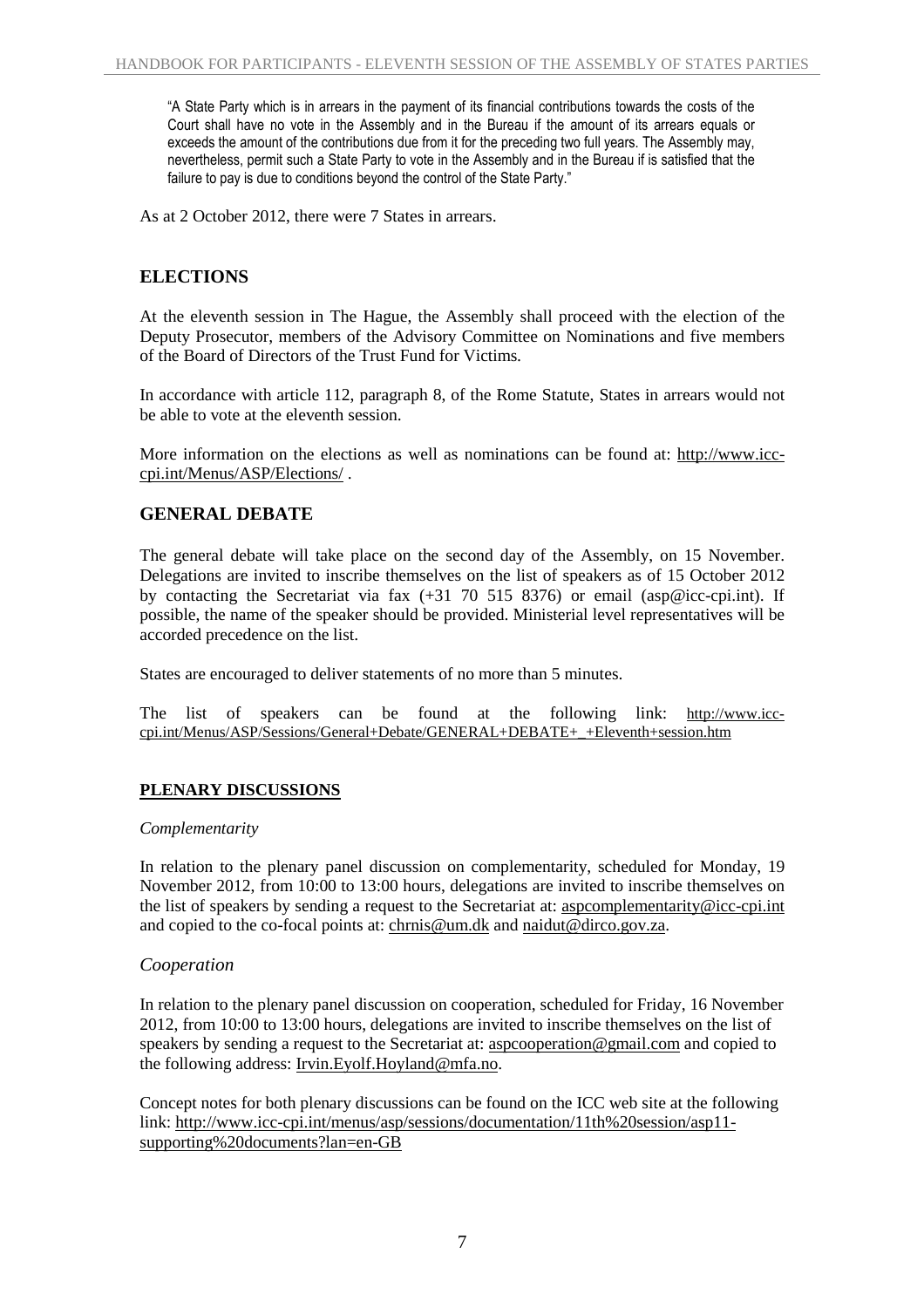## **STATEMENTS**

Representatives wishing to circulate statements to all participants are requested to provide 250 copies to the Meeting Room Attendant, who will be located in the front of the meeting room.

Alternatively, representatives who do not wish to have their statements circulated but would still wish to help ensure that the impact of their words is equally strong in all languages, are requested to read at a reasonable speed and to hand in 20 copies of the statement for distribution to the President, Rapporteur, Secretariat, and interpreters.

In either case, copies of statements should be delivered to the Meeting Room Attendant before the speaker takes the floor, preferably at the start of the meeting, to allow sufficient time for distribution of statements to the interpreters. Conference participants are reminded that the Secretariat will not be in a position to offer reproduction services for such texts.

If written texts are provided in more than one official language, delegations should indicate clearly which of those texts is to be accepted as the official text. Furthermore, delegates should specify whether that official text will be read out as written or if it should be checked against delivery, in which case the words "check against delivery" should be clearly indicated on the top right corner of the first page.

Other written statements submitted by the designated representatives of entities, intergovernmental organizations and other entities that have received a standing invitation from the General Assembly of the United Nations, regional intergovernmental organizations or other accredited international bodies and non-governmental organizations shall be made available by the ASP Secretariat to representatives of the States Parties and Observer States in the quantities and in the language or languages in which the statements are made available to it, provided that a statement submitted on behalf of non-governmental organization is related to the work of the Assembly and is on a subject in which the organization has a special competence.

In accordance with the Bureau's decision on moving towards "greener" conference serving, delegations and all participants are requested to provide to the Secretariat digital versions of their statements, preferably in advance of the meetings (asp@icc-cpi.int).

Representatives wishing to provide a video statement can do so by submitting the video statement to the Secretariat on an USB memory sticks, which would then be posted on the web site, under the General debate segment.

*Written statements shall not be reproduced at the expense of the Assembly and shall not be issued as official documents.*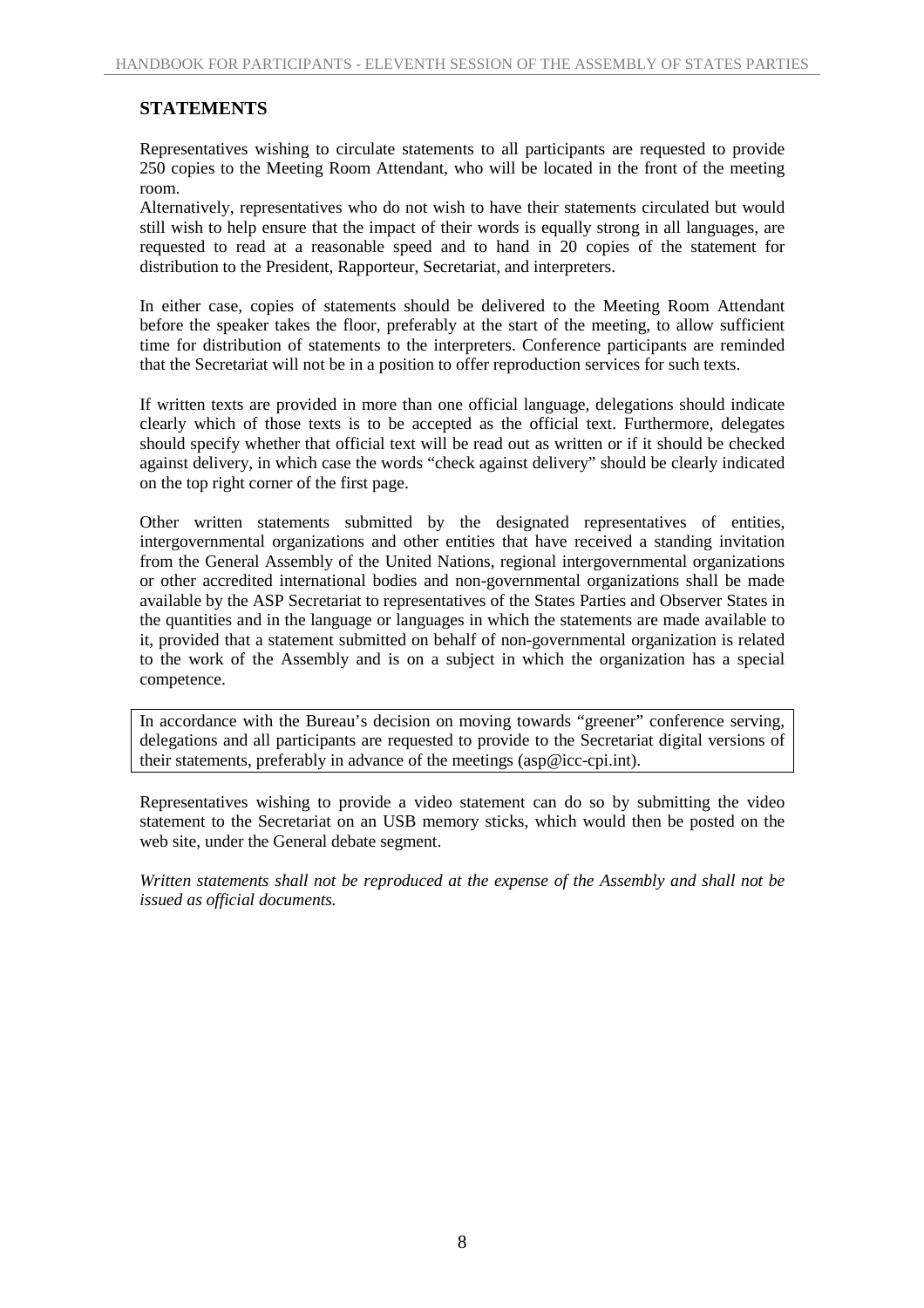## **DISTRIBUTION OF OFFICIAL DOCUMENTS**

In accordance with the Bureau's decision on pursuing a paper-light approach to documentation for the eleventh session, pre-session documentation will no longer be made available to delegations.

The Secretariat will provide at the session USB memory sticks containing the pre-session documentation for all delegations.

Documentation in official languages is available at: **http://www.icc-cpi.int/Menus/ASP/Sessions/Documentation/11th+Session/** 

## **BOOKING OF MEETING ROOMS**

Rooms for meetings, including those of regional groups or other informal meetings of States, may be reserved on a first-come, first-serve basis by contacting the ASP Secretariat.

## **SECURITY AND SAFETY**

Delegates are reminded not to leave briefcases or any valuable items unattended in the meeting rooms. Participants are advised to carry their valuables safely, especially at railway stations and while on public transport.

Restrictions will be in place on the use of cellular telephones, radio transmitters, recording devices and camera equipment inside the conference area.

## **EMERGENCY AND MEDICAL SERVICE**

#### **THE HAGUE**

Should medical first aid be required, security personnel may be contacted (extension 8484). The main number to call in case of an Emergency (police, fire, ambulance) is **112**. For non-urgent matters, the police can be reached at 0900-8844.

For participants with a non-acute medical problem that really needs attention and who have no embassy or motherorganisation in the Netherlands, the Court's doctor can be contacted via the States Registration Desk.

Nearest hospital:

Red Cross Hospital (Rode Kruis Ziekenhuis) Sportlaan 600, 2566 MJ Den Haag. Phone: 070 312-6200/361-4761.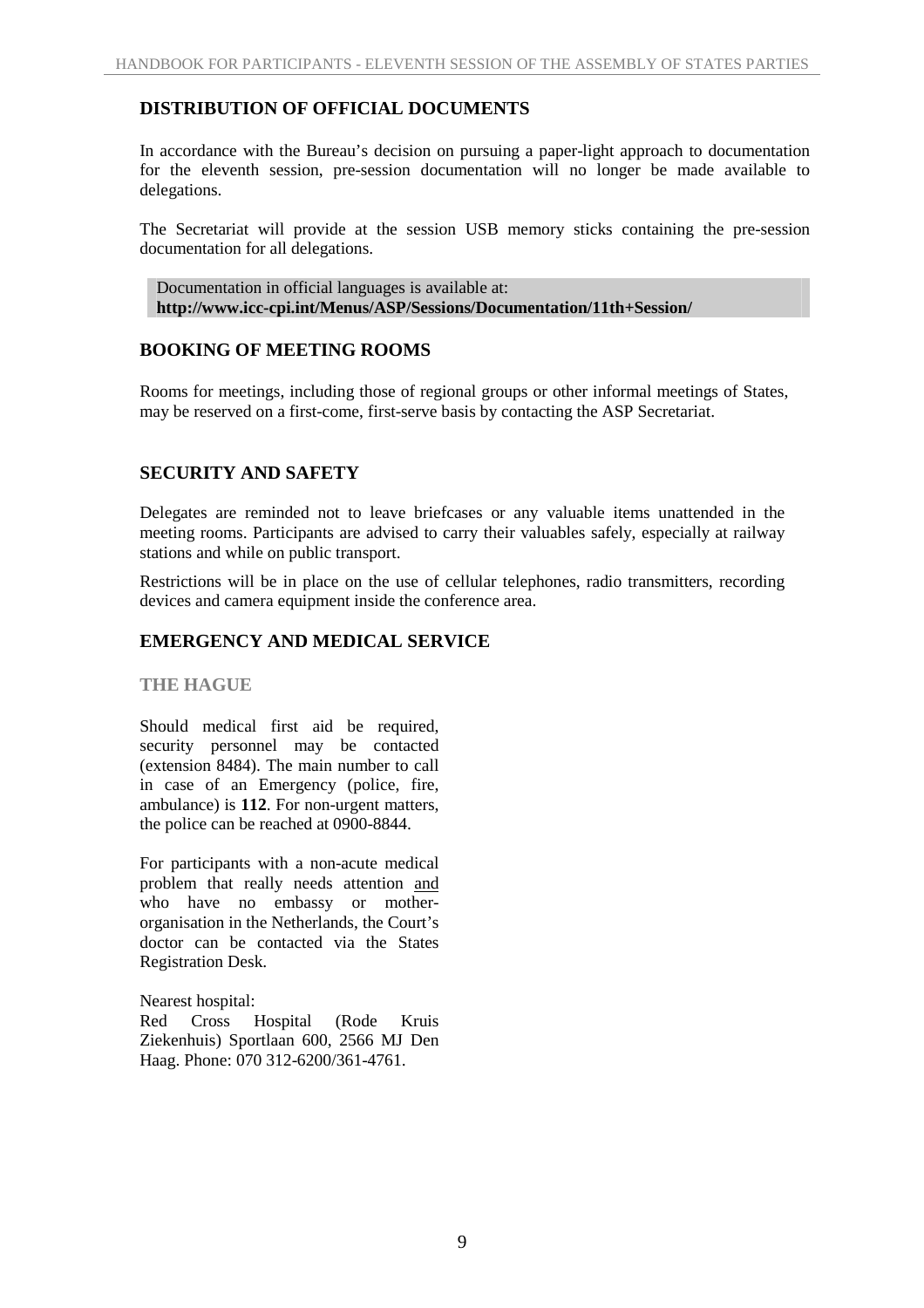## **SOCIAL EVENTS**

For coordination purposes, the organizers of receptions and other protocol events should contact the Secretariat (see page 12 for contact information). Announcements about social events may be made in meetings or published in the *Journal*.

#### **HOTELS**

All participants are solely responsible for the reservations and payments of hotel rooms. Hotel information can be found at http://www.holland.com/uk/cities/thehague/. It is advisable to make reservations as soon as possible due to limited availability.

## **CATERING**

Lunches will be available in the conference cafeteria at the World Forum Convention Center between 12:00 and 14:30 hours. A coffee corner will be located in the Oceania Foyer. In addition, the World Forum Convention Center has a café and restaurant on either side of the main reception area.

#### **TELEPHONE AND INTERNET FACILITIES**

Telephone booths can be found in the lobby. Telephone cards may be purchased from the Reception Desk for five Euros or ten Euros each. If you are calling from outside the Netherlands to The Hague, add the country code (31) and the city code (70) to the telephone number. From within the Netherlands, calls to The Hague should be preceded by 070. Calls within the city do not require a city code.

Directory assistance for numbers within the Netherlands: 0900 8008. For international numbers: 0900 8418.

An internet café for participants will be located in the Oceania Foyer.

Free Wi-Fi will be available in the World Forum Theater, as well as in the café next to the main reception area.

## **PARKING**

Paid parking is available in the underground garage at the WFCC. Day tickets ( $\in$ 10, including VAT) may be purchased at the main reception desk.

## **TAXIS**

Participants are advised to only use licensed taxis which have blue number plates. When ordering a taxi, please indicate that special ICC rates are available to you when you use taxis from the following companies:

 Noordzee Taxi: 070-358 9999 Hofstad Taxi: 070-346 2626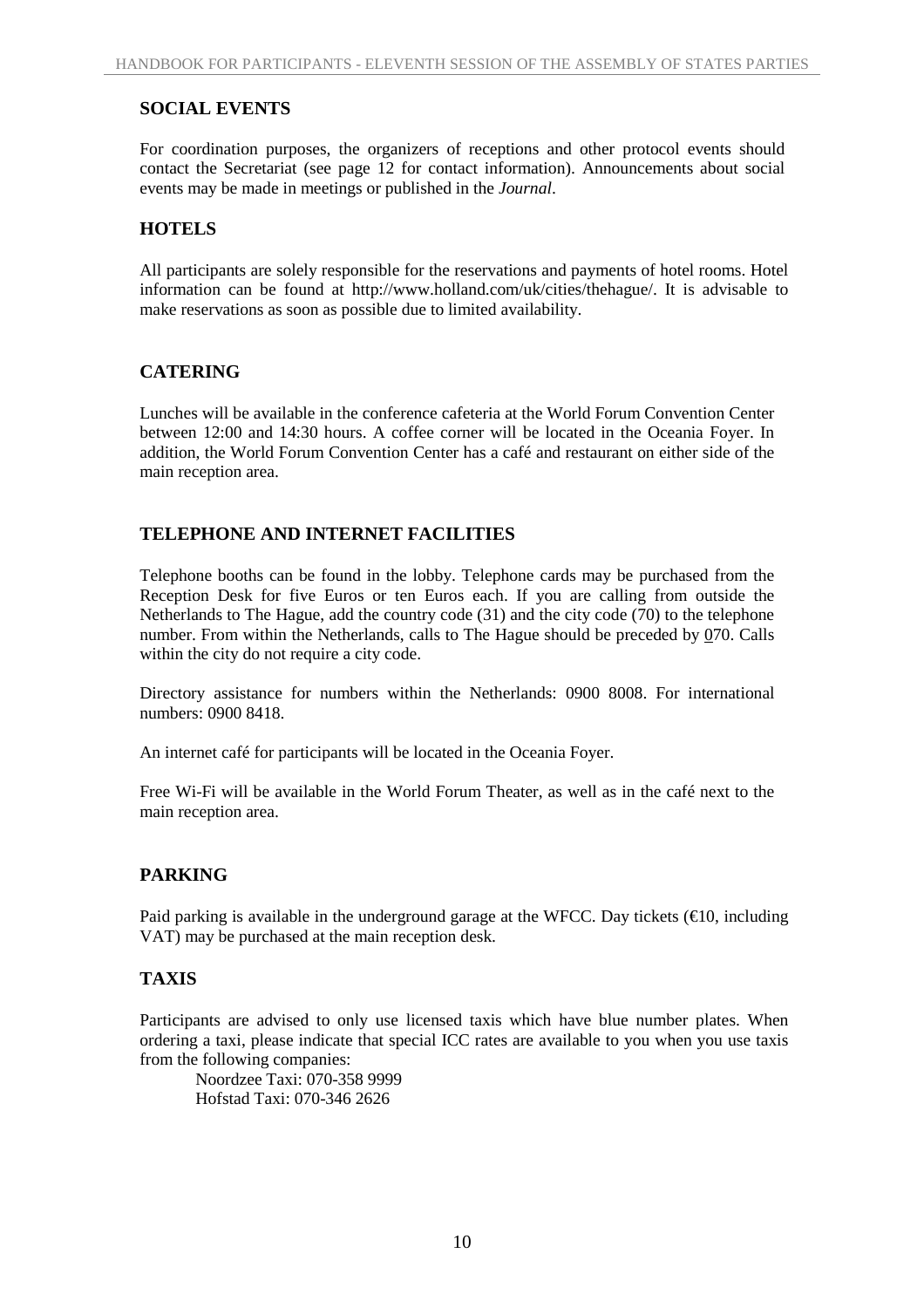## **PUBLIC TRANSPORTATION**

The WFCC can be reached by trams #1, #10 (limited hours) or #17, and by bus #14.

## **BANKING AND CURRENCY EXCHANGE**

There is a cash dispenser to the left of the main entrance at the WFCC. In the center of town, and at the railway stations, you will also find currency exchange facilities. The currency of the Netherlands is the EURO. Credit cards are accepted at most major stores, restaurants and hotels. Smaller shops, however, may only accept cash.

## **SHOPS**

Some small shops are open on week days from 9:00 hours until 18:00 hours, with larger shops opening at 10:00. Bakeries open earlier. On Thursday evenings, large stores stay open until 21:00 hours. On Sundays, the large stores in the city center are open, but not until 12:00 hours (noon).

## **CLOAKROOM**

Coat racks will be located at the entrance of the Conference area upon entering through the metal detectors, to the left.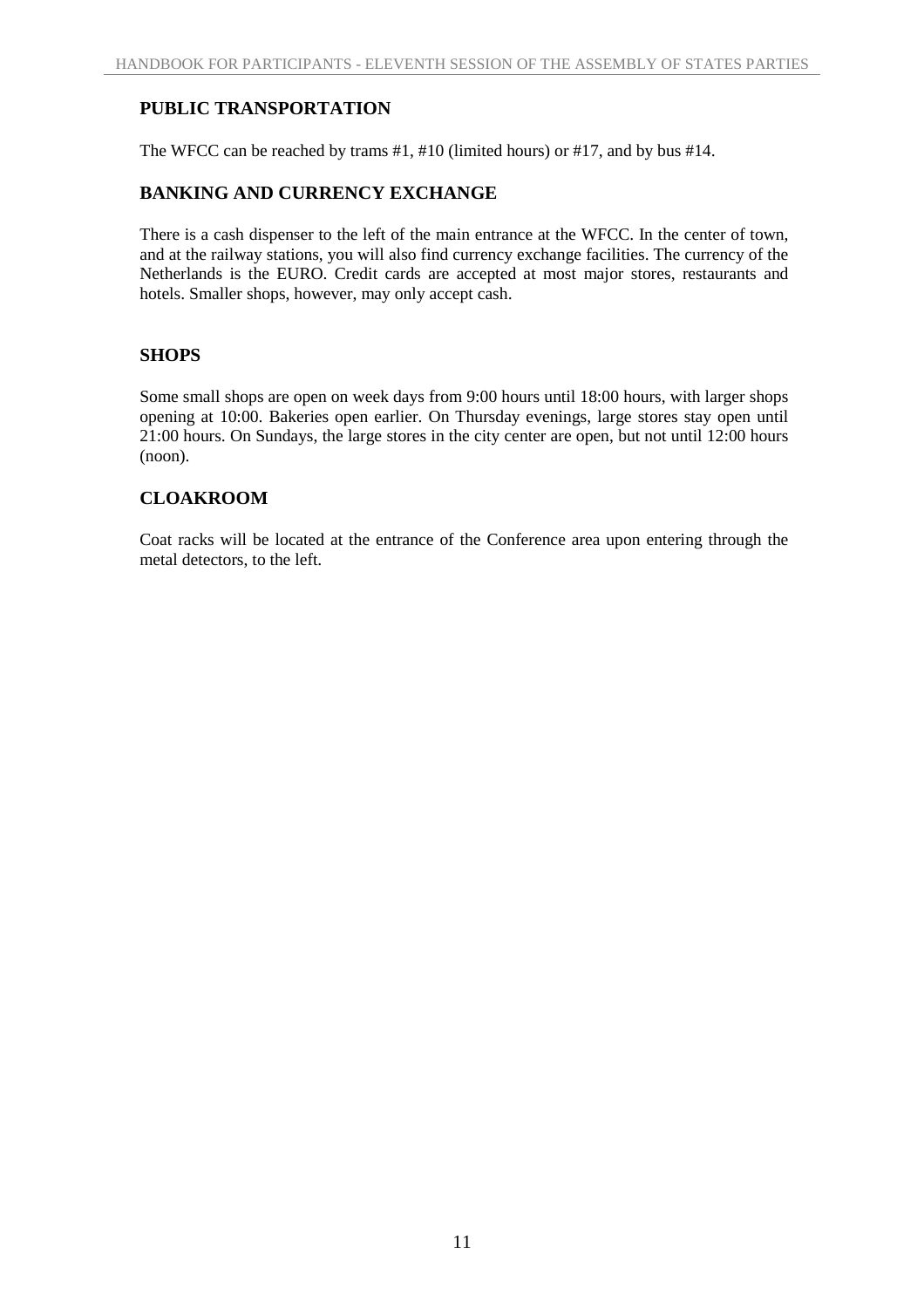# **CONTACT INFORMATION**

#### **SECRETARIAT OF THE ASSEMBLY OF STATES PARTIES**

|  |  | <b>Mailing address:</b> |
|--|--|-------------------------|
|--|--|-------------------------|

## *Mailing address: Street address: Phone/Fax/Email Numbers*

P.O. Box 19519 2500 CM The Hague The Netherlands

Maanweg 174 2516 AB The Hague The Netherlands

Phone: General Fax: General Email: +31 (0)70 515 9806 +31 (0)70 515 8376 asp@icc-cpi.int

## *Secretariat staff:*

Mr. Renan Villacis, Director Secretariat of the Assembly of State Parties Tel: 31-70-515 9806 *Secretary of the Assembly* 

Mr. Fakhri Dajani Executive Secretary of the Committee on Budget and Finance Tel: 31-70-515 9322

Ms. Miia Aro-Sánchez Legal Officer Tel: 31-70-515 9451

Ms. Gaile Ramoutar Legal Officer Tel: 31-70-515 9204

Ms. Fanny Fontaine Legal Officer Tel: 31-70-515 9590

Ms. Gabriela Augustinyova Assistant Legal Officer Tel: 31-70-515-9681

Ms. Gabrijela Filipović Special Assistant to the Director Tel: 31-70-515-9806

Ms. Lyudmyla Perepelytsya Administrative Assistant (registration/badges)

Mr. René Holbach Assistant to the ASP President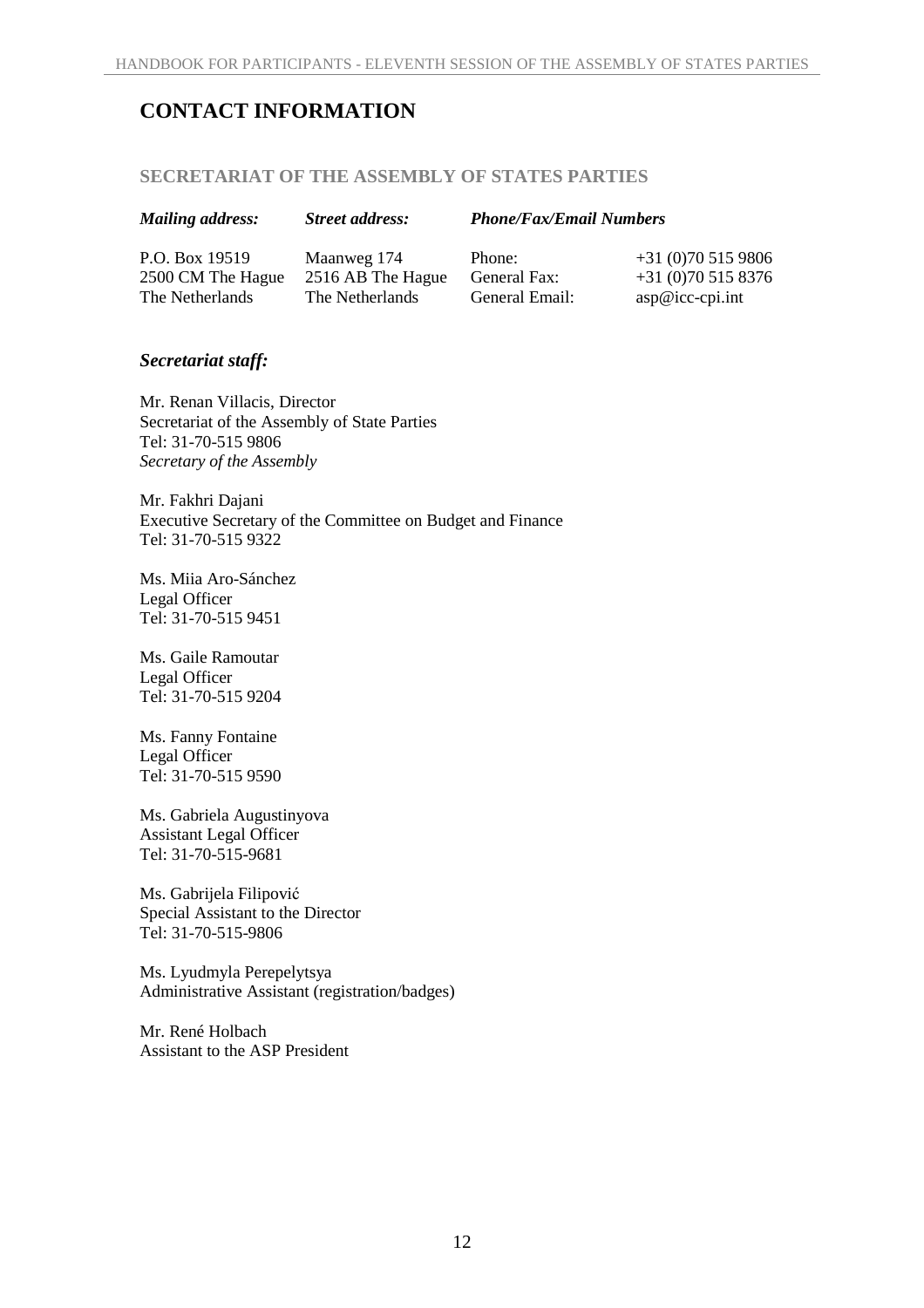# **ANNEX I**

# **LIST OF STATES PARTIES\***

Fiji

Afghanistan Albania Andorra Antigua and Barbuda Argentina Australia Austria Bangladesh Barbados Belgium **Belize** Benin Bolivia Bosnia and Herzegovina Botswana Brazil Bulgaria Burkina Faso Burundi **Cambodia** Canada Cape Verde Central African Republic Chad Chile Colombia Comoros Congo Cook Islands Costa Rica Croatia Cyprus Czech Republic Democratic Republic of the Congo Denmark Diibouti **Dominica** Dominican Republic Ecuador Estonia Afghanistan

Albania Andorra

Finland France Gabon Gambia Georgia Germany Ghana **Greece** Grenada Guatemala Guinea Guyana Honduras Hungary Iceland Ireland Italy Japan Jordan Kenya Latvia Lesotho Liberia Liechtenstein Lithuania **Luxembourg** Madagascar Malawi Maldives Mali Malta Marshall Islands Mauritius Mexico Mongolia Montenegro Namibia Nauru

**F** Fiji Finland France

Netherlands

New Zealand Niger Nigeria Norway Panama **Paraguay** Peru **Philippines** Poland Portugal Republic of Korea Republic of Moldova Romania Saint Kitts and Nevis Saint Lucia Saint Vincent and the Grenadines Samoa San Marino **Senegal Serbia** Seychelles Sierra Leone Slovakia Slovenia South Africa Spain Suriname Sweden **Switzerland** Tajikistan The Former Yugoslav Republic of Macedonia Timor-Leste Trinidad and Tobago Tunisia Uganda United Kingdom United Republic of Tanzania Uruguay Vanuatu Venezuela Zambia

New Zealand Niger Nigeria